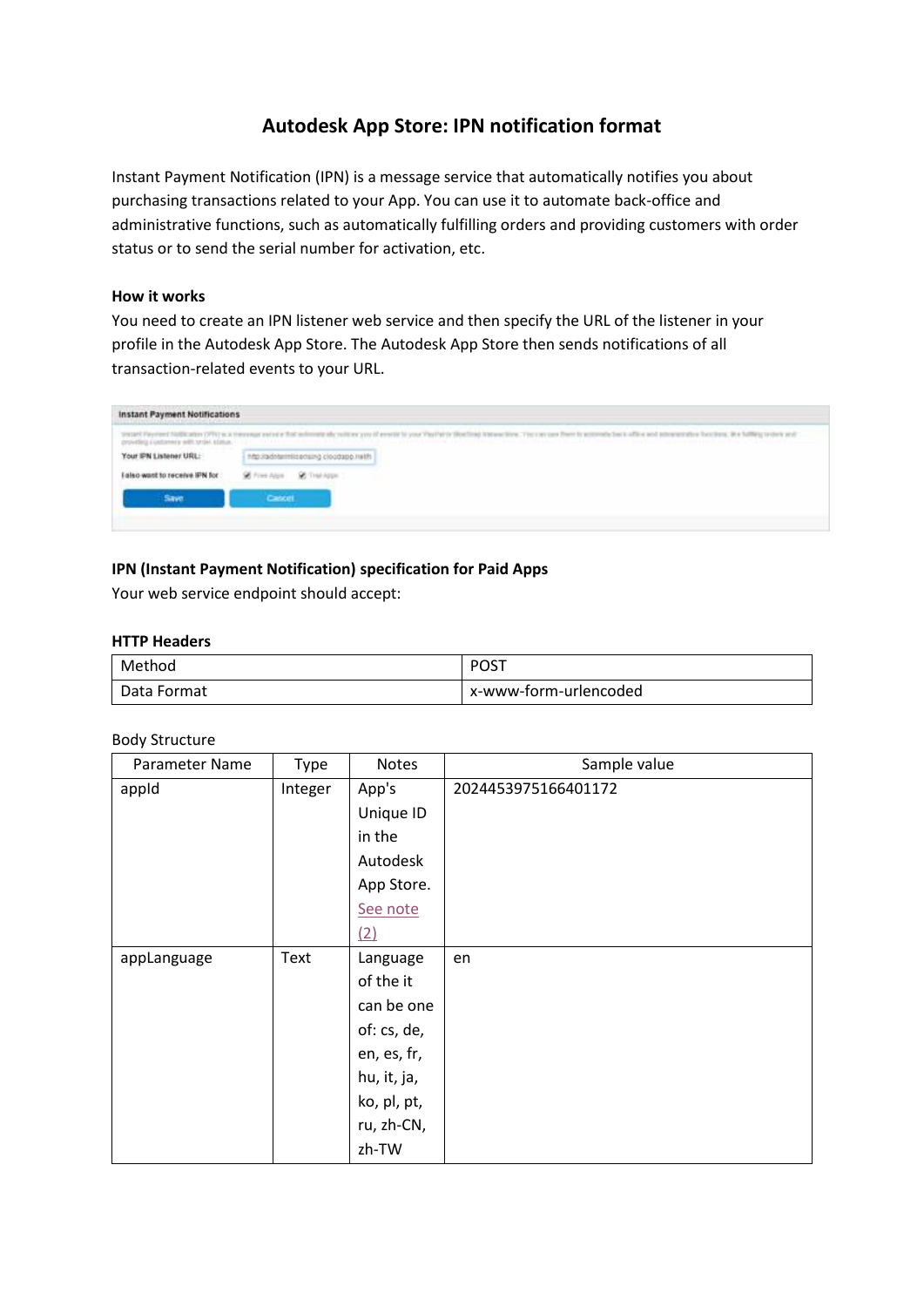| appOS              | Text    | The         | Win32_64                                     |
|--------------------|---------|-------------|----------------------------------------------|
|                    |         | operating   |                                              |
|                    |         | selected    |                                              |
|                    |         | for an app, |                                              |
|                    |         | it can be   |                                              |
|                    |         | one of:     |                                              |
|                    |         | Win32,      |                                              |
|                    |         | Win64,      |                                              |
|                    |         | Web, Mac,   |                                              |
|                    |         | Win32_64,   |                                              |
|                    |         | Linux       |                                              |
| auth               | Text    |             |                                              |
| business           | Text    |             | Mypaypalid@company.com                       |
| buyer_adsk_account | Text    | Autodesk    | useremail@company.com                        |
|                    |         | registered  |                                              |
|                    |         | buyer's     |                                              |
|                    |         | email       |                                              |
|                    |         | address     |                                              |
| charset            | Text    |             | windows-1252                                 |
| custom             | Integer |             | 200703030249937                              |
| first_name         | Text    |             | <b>UserFirstName</b>                         |
| form_charset       | Text    |             | UTF-8                                        |
| handling_amount    | Double  |             | 0.00                                         |
| item_name          | Text    | App name    | MyAppNameInStore                             |
| item_number        | Text    | App's       | appstore.exchange.autodesk.com screenshot en |
|                    |         | legacy ID   |                                              |
|                    |         | in the      |                                              |
|                    |         | Autodesk    |                                              |
|                    |         | App Store   |                                              |
|                    |         | for apps    |                                              |
|                    |         | created     |                                              |
|                    |         | before      |                                              |
|                    |         | 20th        |                                              |
|                    |         | March       |                                              |
|                    |         | 2016, else  |                                              |
|                    |         | it will be  |                                              |
|                    |         | the same    |                                              |
|                    |         | as appld    |                                              |
|                    |         | parameter.  |                                              |
|                    |         | See note    |                                              |
|                    |         | (2)         |                                              |
|                    |         |             |                                              |
| last_name          | Text    |             | Userlastname                                 |
| mc_currency        | Text    |             | <b>USD</b>                                   |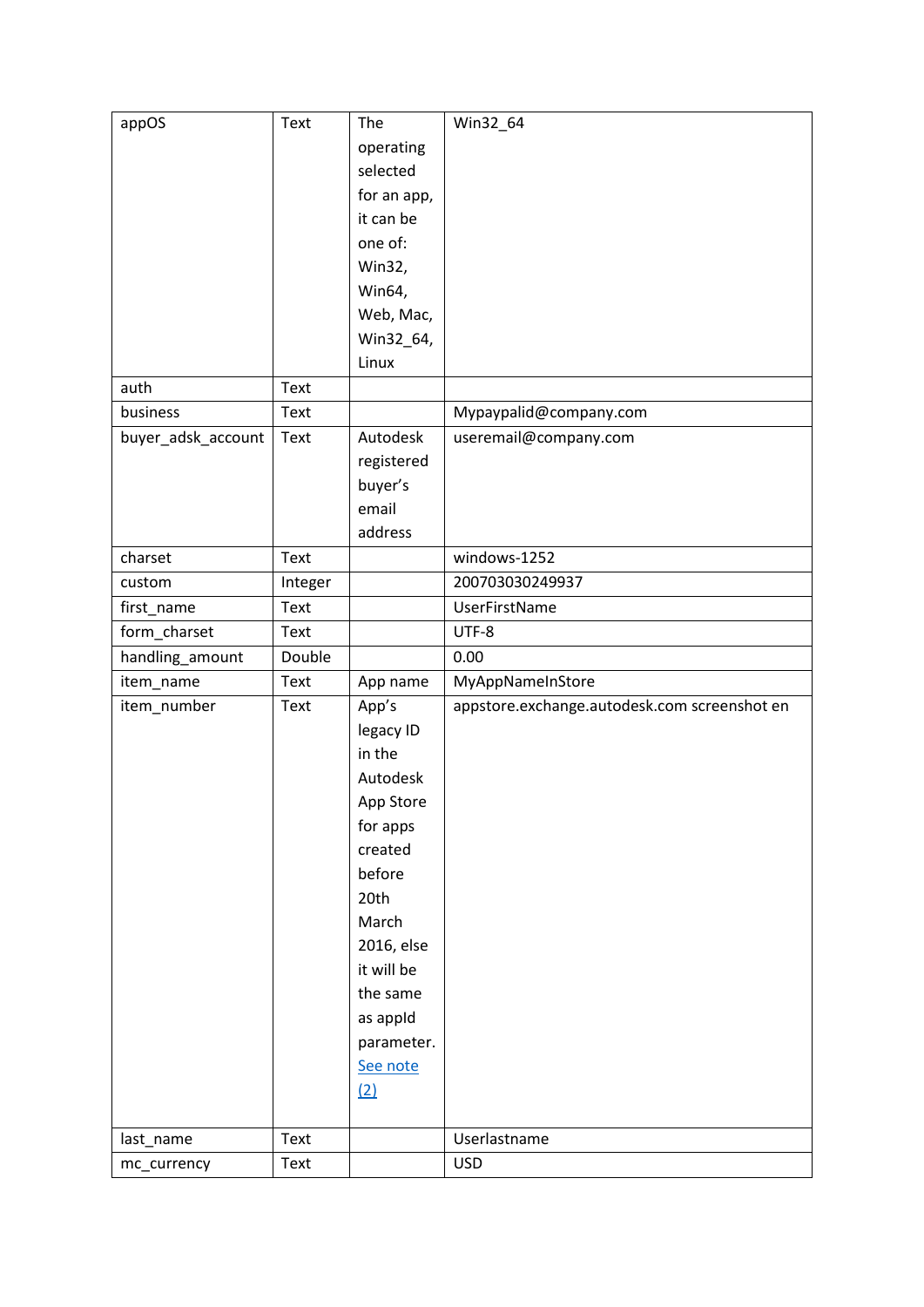| mc_fee                 | Double     |             | 0.43                            |
|------------------------|------------|-------------|---------------------------------|
| mc_gross               | Double     | Payment     | 5.50                            |
|                        |            | amount      |                                 |
|                        |            | completed   |                                 |
|                        |            | by the      |                                 |
|                        |            | buyer.      |                                 |
| notify_version         | Double     |             | 3.8                             |
| payer_email            | Text       |             | name@company.com                |
| payer_id               | Text       |             | NEH6BJPL9LBYG                   |
| payer_status           | Text       |             | verified                        |
| payment_date           | URL        |             | 23%3A36%3A36+Jan+11%2C+2014+PST |
|                        | Encoded    |             |                                 |
|                        | <b>UTC</b> |             |                                 |
|                        | Date       |             |                                 |
| payment_fee            | Double     |             | 0.43                            |
| payment_gross          | Double     |             | 5.50                            |
| payment status         | Text       |             | Completed                       |
| payment_type           | Text       |             | instant                         |
| protection_eligibility | Text       |             | Ineligible                      |
| quantity               | Integer    |             | $\mathbf{1}$                    |
| receiver_email         | Text       |             | publihserPaypal@company.com     |
| receiver_id            | Text       |             | GDGRD3PAZBMD8                   |
| residence_country      | Text       |             | US                              |
| shipping               | Double     |             | 0.00                            |
| tax                    | Double     |             | 0.50                            |
| transaction_subject    | Integer    |             | 200703030249937                 |
| txn id                 | Text       |             | 0AG18756HD086633A               |
| txn_type               | Text       | Represents  | web_accept                      |
|                        |            | the kind of |                                 |
|                        |            | transaction |                                 |
|                        |            | for which   |                                 |
|                        |            | the IPN     |                                 |
|                        |            | message     |                                 |
|                        |            | was sent.   |                                 |
|                        |            | See notes   |                                 |
|                        |            | (1)         |                                 |
| verify_sign            | Text       |             | AFcWxV21C7fd0v3bYYYRCpSSRI3     |

# **Important notes:**

<span id="page-2-0"></span>(1) Below are additional variables that are used for Instant Payment Notifications:

| Variable Value |                           | <b>Description</b>                                               |
|----------------|---------------------------|------------------------------------------------------------------|
|                | txn_type  "subscr_signup" | This Instant Payment Notification is for a subscription sign-up. |